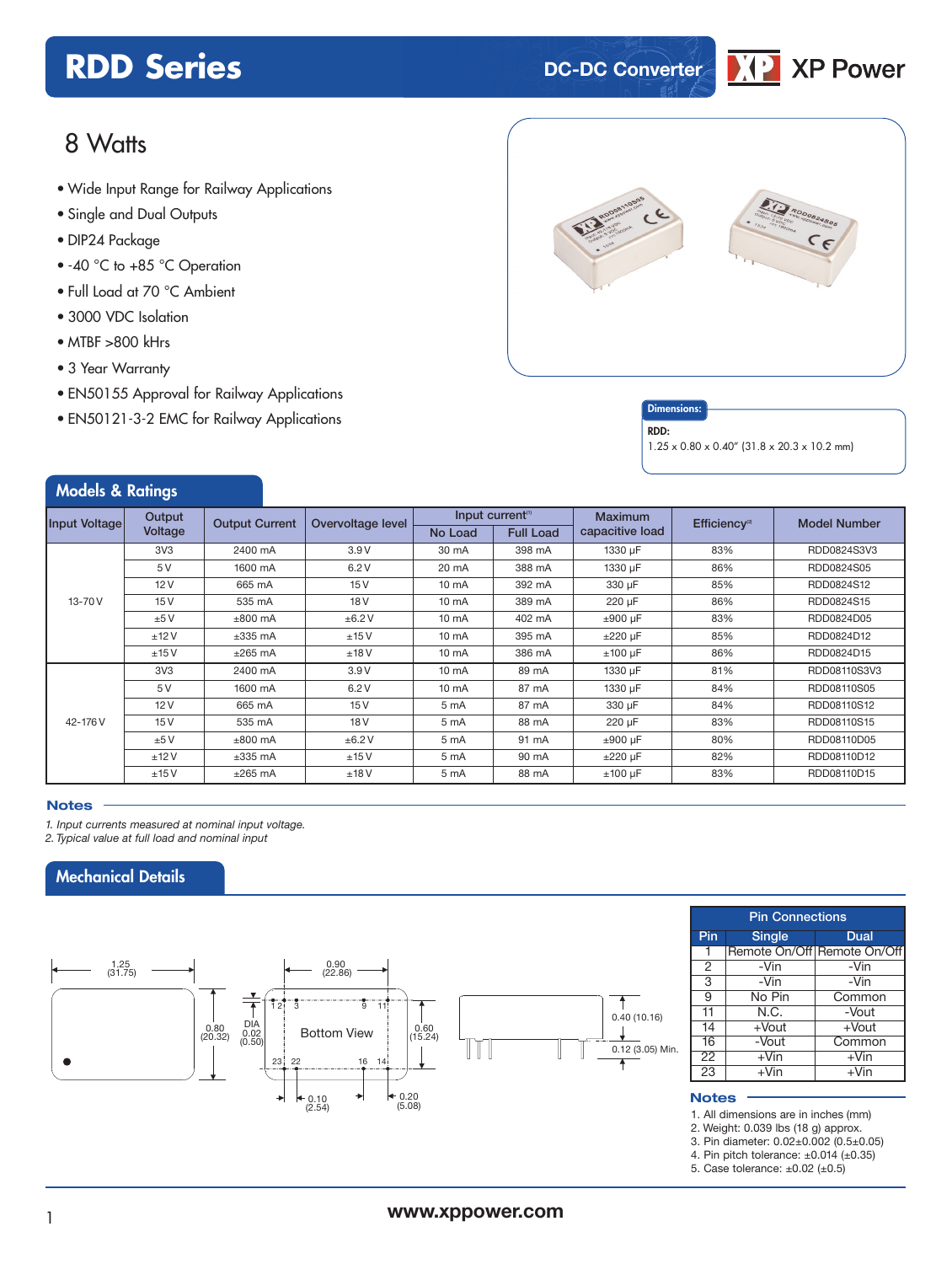# **RDD Series**

**DC-DC Converter**



Input Characteristic **Minimum** Typical Maximum Units Notes & Conditions Input Voltage Range **13** 13 176 VDC 24 V nominal<br>
176 VDC 110 V nominal 110 V nominal Input Filter Pi type Input Reflected Ripple Current 20 mA pk-pk Through 12 µH inductor and 33 µF capacitor Input Surge 100 VDC for 1000 ms 24 V models<br>
100 VDC for 1000 ms 24 V models 185 VDC for 1000 ms 110 V models

| <b>Output</b>                   |                |                                                         |                                                                        |               |                                                                                                        |
|---------------------------------|----------------|---------------------------------------------------------|------------------------------------------------------------------------|---------------|--------------------------------------------------------------------------------------------------------|
| Characteristic                  | <b>Minimum</b> | <b>Typical</b>                                          | <b>Maximum</b>                                                         | <b>Units</b>  | <b>Notes &amp; Conditions</b>                                                                          |
| Output Voltage                  | 3.3            |                                                         | 15                                                                     | <b>VDC</b>    | See Models and Ratings table                                                                           |
| <b>Initial Set Accuracy</b>     |                |                                                         | ±1                                                                     | $\frac{9}{6}$ | At 70% load                                                                                            |
| Minimum Load                    | $\Omega$       |                                                         |                                                                        | %             | Minimum load required to meet specification. Operation at<br>no load will not cause damage.            |
| Line Regulation                 |                |                                                         | $\pm 0.5$                                                              | $\frac{0}{0}$ |                                                                                                        |
| <b>Load Regulation</b>          |                |                                                         | $\pm 0.5$                                                              | $\frac{0}{0}$ | From 0% to full load                                                                                   |
| <b>Cross Regulation</b>         |                |                                                         | ±5                                                                     | %             | On dual output models, when one output is at 25% load<br>and other is varied from no load to full load |
| Ripple & Noise                  |                |                                                         | 75                                                                     | mV pk-pk      | 20 MHz bandwidth. Measured using 0.1 µF ceramic capacitor                                              |
| <b>Short Circuit Protection</b> |                |                                                         |                                                                        |               | Continuous hiccup mode, with auto recovery                                                             |
| Maximum Capacitive Load         |                |                                                         |                                                                        |               | See Models and Ratings table                                                                           |
| <b>Temperature Coefficient</b>  |                |                                                         | 0.02                                                                   | $%$ /°C       |                                                                                                        |
| <b>Overload Protection</b>      |                | 160                                                     |                                                                        | %             | Of nominal output current                                                                              |
| Overvoltage Protection          |                |                                                         |                                                                        |               | See Models and Ratings table                                                                           |
| Remote On/Off                   |                | Output is on if remote on/off (pin 1) is open or $>3$ V | Output turns off if remote on/off (pin 1) is shorted to -Vin (pin 2,3) |               |                                                                                                        |

| <b>General</b>               |                 |                |         |                  |                               |
|------------------------------|-----------------|----------------|---------|------------------|-------------------------------|
| Characteristic               | <b>Minimum</b>  | <b>Typical</b> | Maximum | <b>Units</b>     | <b>Notes &amp; Conditions</b> |
| Efficiency                   | 80              |                | 86      | %                | See Models and Ratings table  |
| Isolation: Input to Output   | 3000            |                |         | <b>VDC</b>       |                               |
| <b>Switching Frequency</b>   |                 | 330/220        |         | kHz              | 24 V / 110 V models           |
| <b>Isolation Resistance</b>  | 10 <sup>9</sup> |                |         | Ω                |                               |
| <b>Isolation Capacitance</b> |                 | 1000           |         | pF               |                               |
| Power Density                |                 |                | 14      | Win <sup>3</sup> |                               |
| Mean Time Between Failure    | 800             |                |         | kHrs             | MIL-HDBK-217F, +25 °C GB      |
| Weight                       |                 | 0.039(18)      |         | Ib(g)            |                               |

| <b>Environmental</b>         |                |                |                |              |                                                  |
|------------------------------|----------------|----------------|----------------|--------------|--------------------------------------------------|
| Characteristic               | <b>Minimum</b> | <b>Typical</b> | <b>Maximum</b> | <b>Units</b> | <b>Notes &amp; Conditions</b>                    |
| <b>Operating Temperature</b> | $-40$          |                | $+85$          | °C           | Derate from 100% load at +70 °C to 50% at +85 °C |
| Storage Temperature          | -55            |                | $+125$         | °C           |                                                  |
| Case Temperature             |                |                | $+105$         | $^{\circ}$ C |                                                  |
| Humidity                     |                |                | 95             | %RH          | Non-condensing                                   |
| Cooling                      |                |                |                |              | Natural convection                               |

| Safety Approvals     |                        |                      |
|----------------------|------------------------|----------------------|
| <b>Safety Agency</b> | <b>Safety Standard</b> |                      |
| EN                   | EN50551                | Railway Applications |